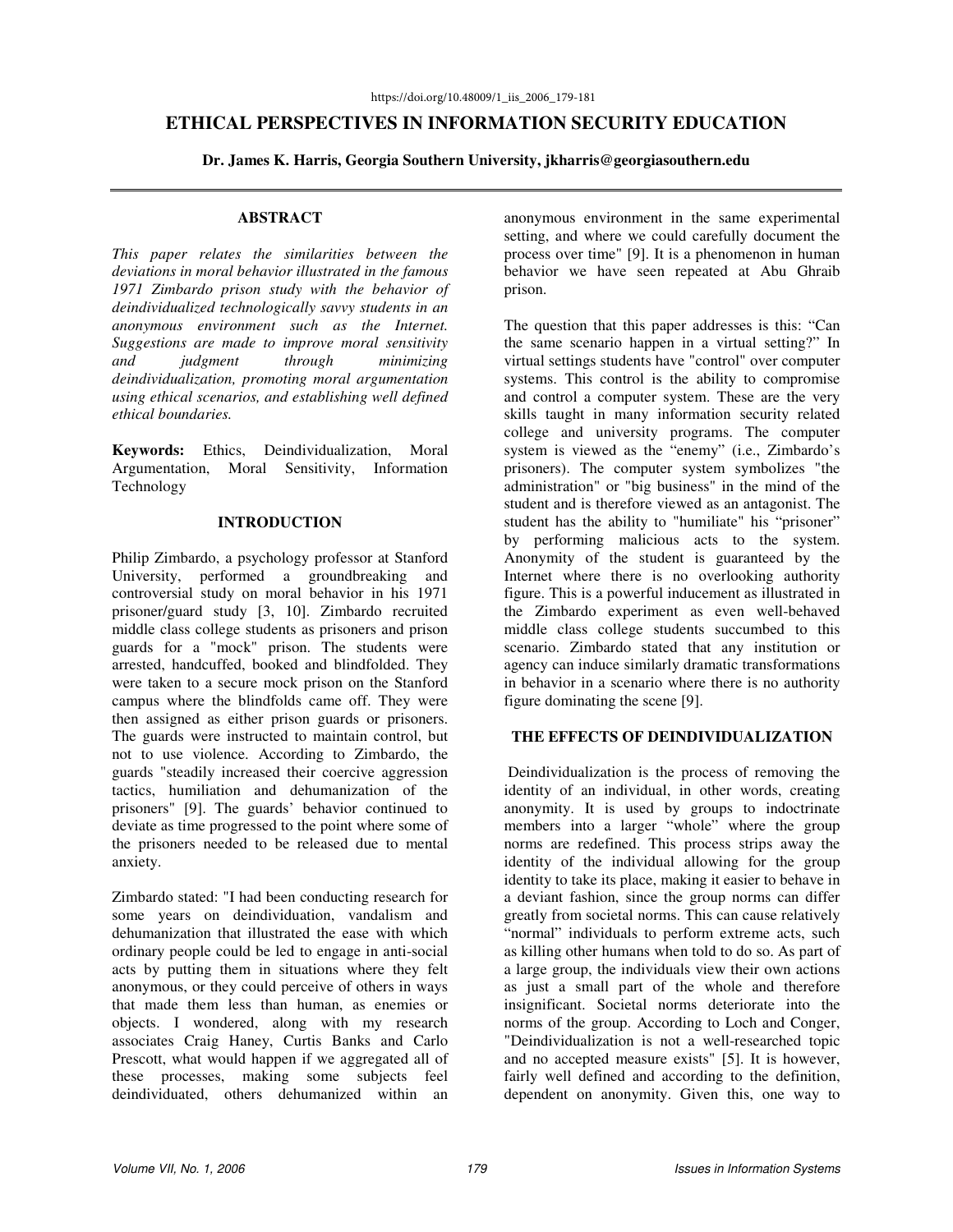reduce deindividualization is to "individualize" students, in other words, give them each a unique identity. In a university environment this can be done through small class sizes, knowing students names, addressing students by name, taking a personal interest in students, allowing students to express their individual viewpoints in class, and grading and commenting on their work in an individual fashion. Unfortunately, this is the exact opposite of what is being done at most larger universities where the majority of information security related instruction occurs.

Deindividualization is the essence of "mob mentality" that allows for anonymity. Students can "hide" their actions within a group. The group itself then defines the norms under which ethical decisions are made. These norms can deviate significantly from societal norms. Individualizing students breaks up the group norms and allows each person to have a unique viewpoint. This can be promoted in a university environment by asking open ended questions that encourage students to think for themselves and involving students in classroom discussions by eliciting opinions. In stressing individualism, it is therefore important to emphasize tolerance for varying opinions. These are pedagogical methods woefully lacking in most technology related curricula where there are few, if any, open ended questions and little or no discussion between professor and students.

 Tolerance for varied opinions is an example of moral sensitivity. According to James Rest's model of morality theory [8], there are four components of morality:

- Intrepreting (moral sensitivity)—how our actions affect other people;
- Formulating (moral judgment)—which alternative is morally justifiable;
- Deciding (moral motivation)—pursuing moral values above non-moral values and
- Acting (moral character)—the will needed to carry out an action.

Clearly Zimbardo's experiment showed that the prison scenario dramatically affected moral sensitivity and judgment. These two factors seem to be highly susceptible to an anonymous environment in which the penalties for improper behavior are illdefined and there is no authority figure, such as on the Internet. The question becomes "how do we increase moral sensitivity and judgment?" Bebeau [1] provides evidence that moral argumentation and dilemma discussion develop moral sensitivity and

judgment. McNeel [7] analyzed data from college students and found that a college education is effective in increasing scores on the Defining Issues Test (DIT). DIT is a well established benchmark that has been in use since the 1970s in more than 40 countries and in over 1,500 studies. Students are presented dilemmas and then asked to select a multiple-choice answer. Since it is a multiple choice test, the DIT does not require students to write down a reply in their own words and therefore this test measures recognition knowledge rather than verbal knowledge. McNeel's study of the DIT scores shows that measured before and after a college education, moral judgment is the variable with the largest gains of all variables tested, which also included verbal aptitude, math aptitude, self-conceptualization, and attitudes. Bebeaus' and McNeil's studies indicate that it is important to discuss ethical scenarios, to perform moral arguments and to do these often enough to maintain a high moral sensitivity among students. Bebeau [1] also indicated that moral motivation and character are harder to affect.

### **LAWS, RULES, AND REGULATIONS**

Many programs do not emphasize existing laws, rules and regulations. Logan and Clarkson [6] performed a survey of a graduate computer security class at Marshall University and found that no students had read the university's Acceptable Use Policy. This contributes to Zimbardo's scenario in which bounds on acceptable behaviors are ill-defined. Having welldefined boundaries is especially important in male dominated computer related programs,since men and women seem to have distinctly different ethical mindsets. Kreie and Cronan [4] found "men and women were distinctly different in their assessment of what is ethical and unethical behavior. For all scenarios, men were less likely to consider a behavior as unethical. Moreover, their judgment was most often influenced by their personal values and one environmental cue—whether the action was legal. Women were more conservative in their judgments and considered more environmental cues, as well as their own personal values." This indicates that ethics education is absolutely necessary to establish legal and regulatory boundaries for students, especially male students. Legal and regulatory topics should be covered whenever a related technology is introduced. For example, if port scanning is introduced as a topic in a computer security class, it should be pointed out that there is a campus policy that prohibits port scanning (if there is one). If not, appealing to one's moral judgment that "port scanning for fun" is not appropriate might not work in a male dominated